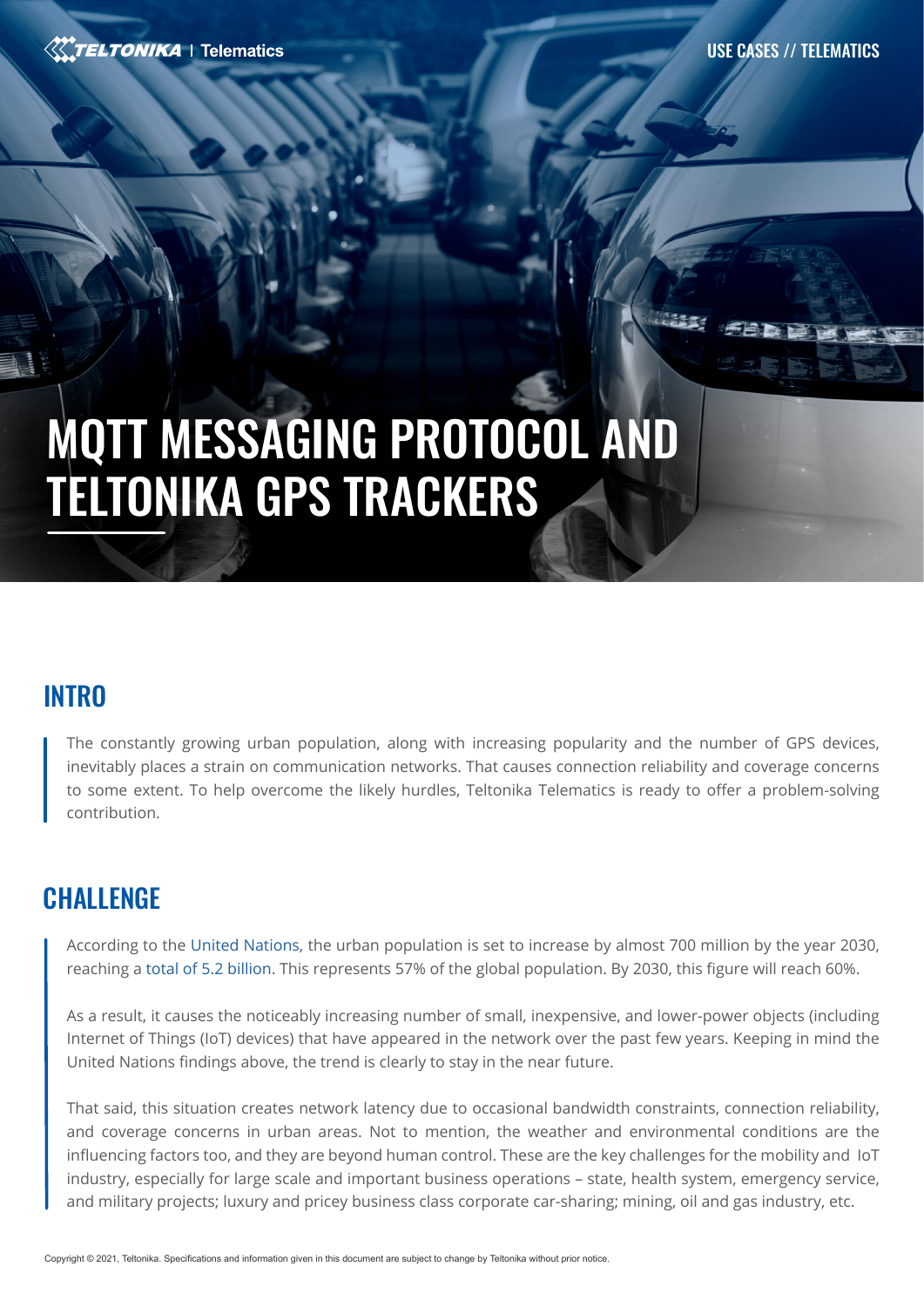

So to say, the **network reliability** is the key issue here that has to be addressed. Simply, because modern-day drivers are rightly expected to access vehicles to ride in a timely manner and fleet managers counting on (and paying for) the reliable data in due time, and not otherwise. Plus, the messaging protocol of choice in [vehicle GPS](https://teltonika-gps.com/products/vehicle-tracking/)  [trackers](https://teltonika-gps.com/products/vehicle-tracking/) has to be encrypted and secure.

Keeping all above, Teltonika Telematics is ready to offer the solution for corporate fleets and Telematics Service Providers.



# **SOLUTION**

The difficulties can be tackled by choosing a reliable, robust, and secure protocol. That is where [Message Queuing](https://mqtt.org/)  [Telemetry Transport](https://mqtt.org/) (aka MQTT or MQ Telemetry Transport) comes most useful - the messaging protocol for the IoT invented in 1999 by Dr Andy Stanford-Clark ([IBM](https://www.ibm.com/lt-en)) and Arlen Nipper ([Eurotech](https://www.eurotech.com/en)). What makes it stand out, is this - MQTT has been designed as an exceptionally lightweight messaging transport that is perfect for connecting remote devices with a small code footprint and the lowest network bandwidth. A great choice for [M2M](https://en.wikipedia.org/wiki/Machine_to_machine) communication, so for the prominent vehicle telematics projects.

**How it works** - MQTT operates on the 'client and broker' principle and Publish/Subscribe architecture, where a client is any Internet of Thing that runs MQTT library (dedicated server, microcontroller, application, sensor, etc.) and broker is a passive go-between signpost server where data should go. It handles authentication of Things on the network as well as managing connections, sessions, and subscriptions. Clients connect to the broker, which then mediates communication between the two devices - broker and client-subscriber.

All messages have to go through the broker before they can be delivered to the subscribers. That is how IBM company describes this [mechanism and its components](https://www.ibm.com/docs/en/ibm-mq/9.2?topic=messaging-publishsubscribe-components): 'Publishers send the messages, subscribers receive the messages they are interested in, and brokers pass the messages from the publishers to the subscribers. Publishers and subscribers are MQTT clients, which only communicate with an MQTT broker.'

Based on this model, multiple clients can connect to a broker and subscribe to topics in which they are interested. Even more, MQTT is bi-directional, maintains stateful session awareness and makes it possible to significantly increase the amount of data being monitored or controlled.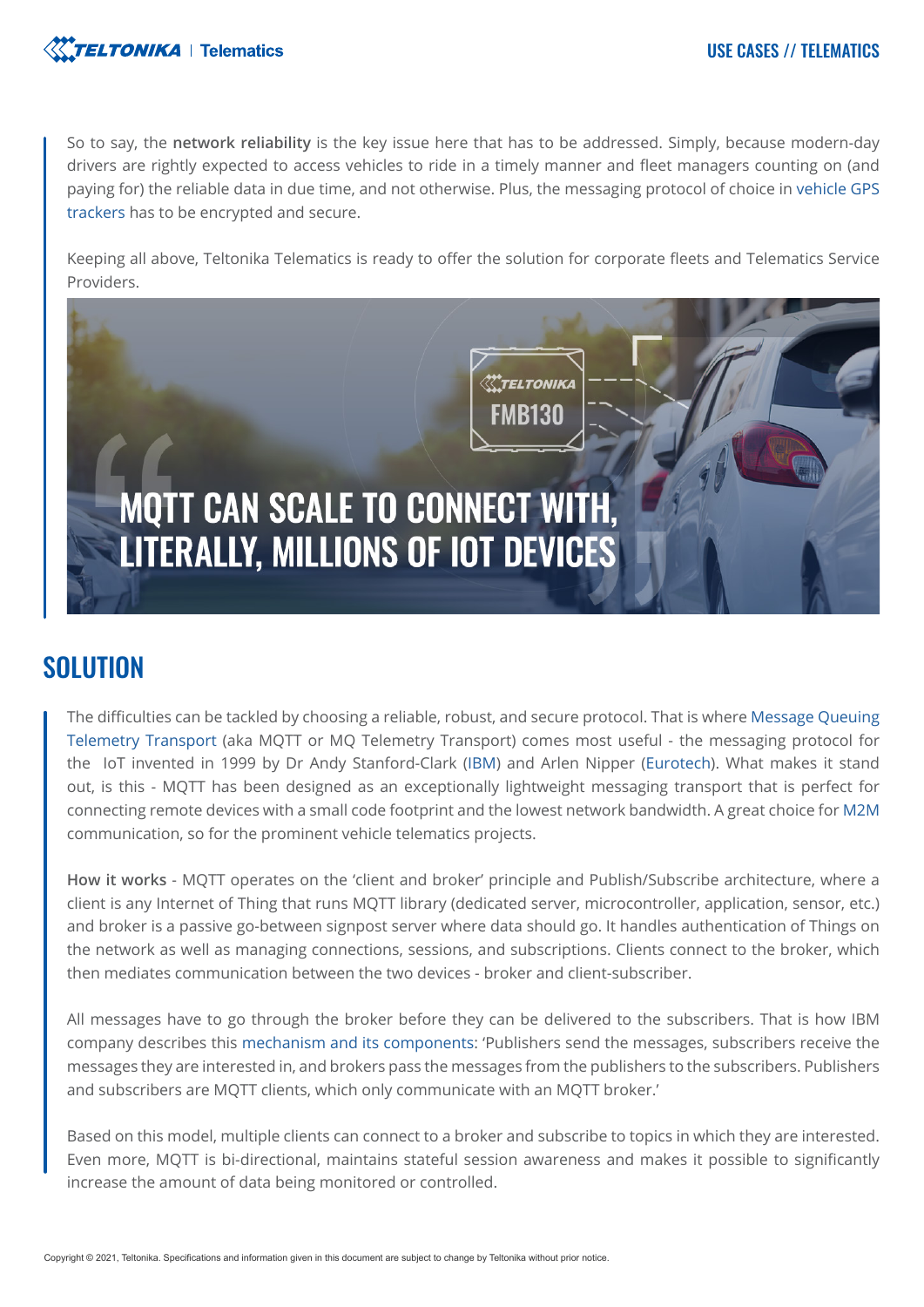

#### USE CASES // TELEMATICS



**MQTT and TLS**. This standard of messaging relies on the Internet protocol suite [TCP](https://en.wikipedia.org/wiki/Transmission_Control_Protocol), which does not use encrypted communication. To overcome this obstacle and encrypt the entire MQTT, any broker is allowed to us[e Transport](https://en.wikipedia.org/wiki/Transport_Layer_Security)  [Layer Security](https://en.wikipedia.org/wiki/Transport_Layer_Security) (or TLS) functionality for authentication and authorisation instead of TCP. Even more, the latter option is strongly suggested and should not be ignored. You can read more about the Teltonika tracker's security [here.](https://teltonika-gps.com/industries/use-cases/trackers-security/)

**How is it different** - MQTT can scale to connect with, literally, millions of IoT devices - the sky is the limit here. It is lightweight and efficient, ensures reliable message delivery, connects and operates over unreliable cellular networks, supports bi-directional communication to easy broadcasting messages to groups of things. Finally, to ensure a high level of security, this standard makes it easy to encrypt messages using TLS and authenticate clients.

#### HOW BUSINESSES UTILISE MQTT PROTOCOL

Car dealerships and car-sharing companies track in real-time the actual vehicle location and detect the unwanted behaviour of drivers - overspeeding, harsh cornering, harsh braking, etc. If GPS trackers combined with CAN Bus data adaptors (for instance, Teltonika [LV-CAN200](https://teltonika-gps.com/product/lv-can200/), [ECAN01\)](https://teltonika-gps.com/product/ecan01/), it would allow monitoring various engine readings, including accurate fuel level, odometer, engine speed (aka RPM) and so on to remarkably boost business efficiency.

Large companies, state-own enterprises, international corporations with considerable size corporate fleets (including business class and luxury passenger cars) may use Teltonika GPS trackers with MQTT protocol to securely and timely monitor fuel consumption efficiency, prevent its drain or even thefts. Potentially, it can noticeably reduce the running costs of the fleet.

Conclusively, various types of delivery service companies, supermarkets, shopping centres, large marketplaces, and similar businesses can take advantage of GPS device benefits to track their own fleet locations and relevant data to optimise delivery routes and avoid traffic congestions, save resources and time, improve customer service, schedule maintenance of vehicles, etc.

Currently, Teltonika Telematics offers MQTT functionality with a special firmware version in FMx1 (03.27.07. Rev.520) and FMx6 (01.02.03\_ID1028) series vehicle GPS trackers.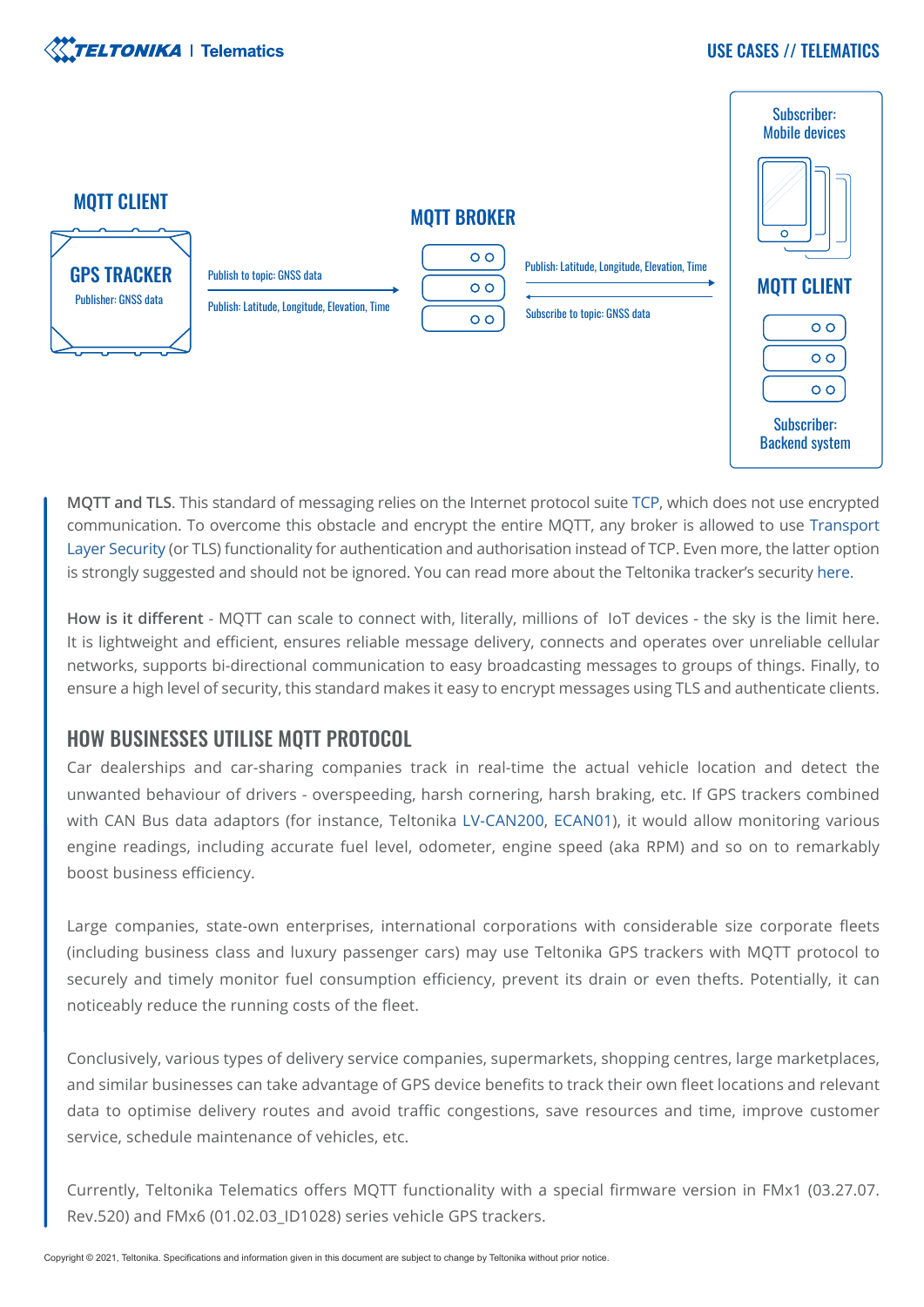

# **TOPOLOGY**



# **BENEFITS**

- **Resolved network reliability issues**  because messages are so lightweight, MQTT connects over unreliable cellular networks. It allows for messages to be stored at the broker until a device is ready to receive them.
- **The ultimate choice for large scale and high-importance projects** state, health system, emergency service, and military projects; high-priced automotive and luxury fleets; business class corporate car-sharing; oil and gas industry, etc.
- **Secure messaging**  MQTT allows to encrypt messages using TLS functionality and authenticate clients using modern authentication protocols.
- **Reduced complexity and cost-saving**  the protocol allows a single connection to a message topic; data is well-structured and can be flexibly processed. Thanks to light data load and reduced bandwidth consumption, it significantly saves project cost and improves competitiveness.
- **Bi-directional communication** any device can publish or subscribe to any topic handled by the MQTT broker. There is no limit on what can talk or listen to across the network, a device to the cloud and a cloud to the device.
- **Message broadcasting functionality and scalability** to speed up communication, now you can broadcast messages to a group of Things, hundreds or even millions of them.